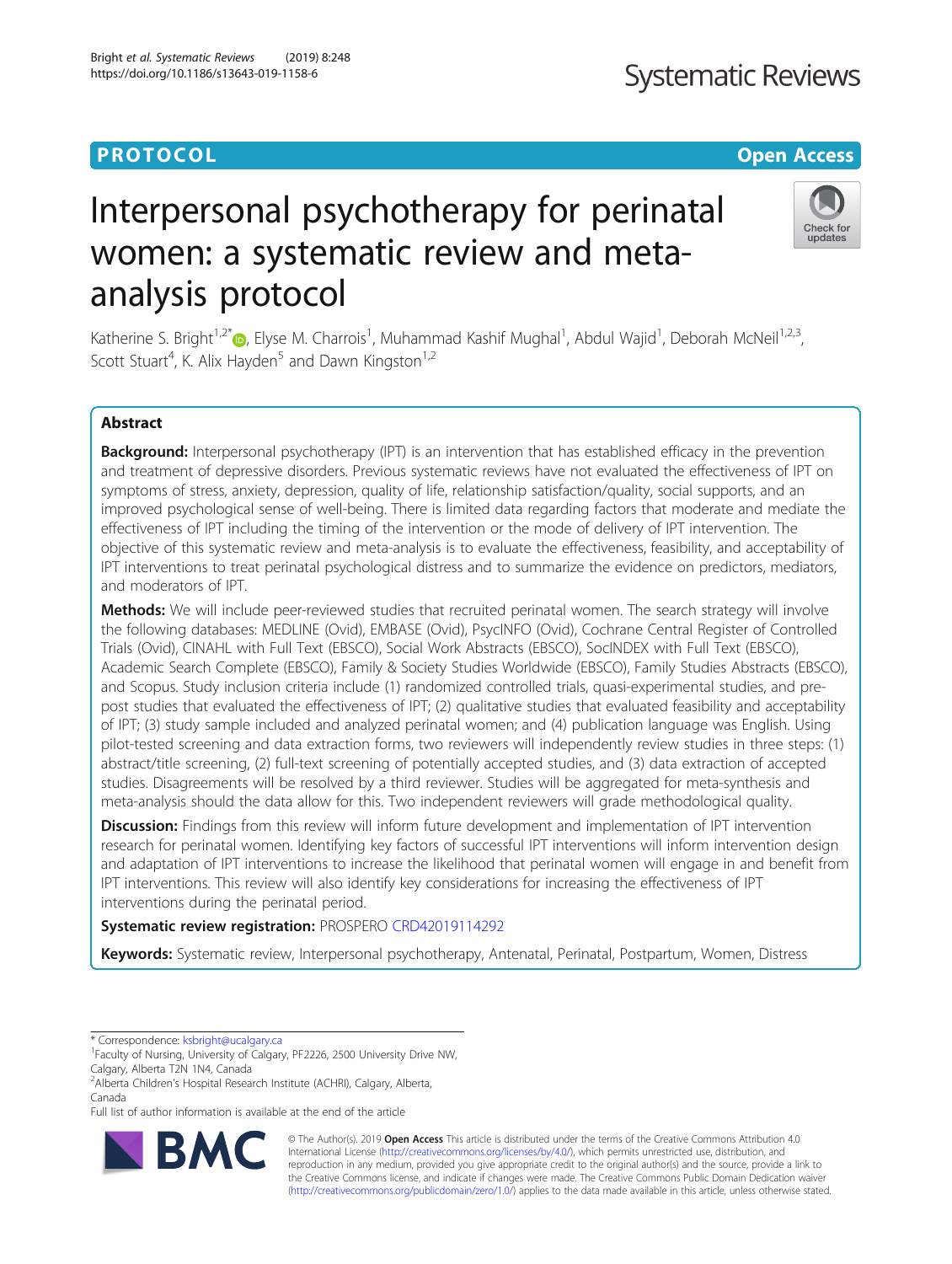# Background

The perinatal period, from conception until 12-months postpartum, is a time of increased social, emotional, biological, and psychological adjustments [[1,](#page-7-0) [2](#page-7-0)]. Additionally, the perinatal period is a developmental life stage involving significant adaptation to changes in physical appearance and expectations for new roles [[3,](#page-7-0) [4](#page-7-0)]. The perinatal period is also a time of increased vulnerability to psychological stress and an impaired sense of wellbeing [[5,](#page-7-0) [6](#page-7-0)]. Epidemiological research suggests that psychological distress, including stress, anxiety, and depression, resulting from these changes occurs between 15 and 25% of perinatal women [[7](#page-7-0), [8](#page-7-0)]. Psychological distress during the perinatal period is also associated with impaired mother-fetal/infant relationship, obstetrical complications, and child developmental problems [[9](#page-7-0), [10](#page-7-0)]. Additionally, left untreated, up to 40% of these women will have symptoms that persist until their children enter preschool and beyond [\[11](#page-7-0), [12](#page-7-0)]. However, psychological distress during the perinatal period is often under detected and untreated [[13](#page-7-0)–[15](#page-7-0)].

The impact of perinatal psychological distress on infants, children, women, and their families is well established. Evidence regarding the most effective psychological treatments during the perinatal period is emerging [[16](#page-7-0), [17\]](#page-7-0). There are over 35 years of research examining the use of cognitive behavior therapy (CBT) and interpersonal psychotherapy (IPT) in adult populations with the results suggesting that these treatments are equally efficacious in treating depression in the short term [[18,](#page-7-0) [19\]](#page-7-0) and the long term [[20](#page-8-0)]. Studies examining the efficacy of IPT during the perinatal period are also promising. One pilot RCT compared the efficacy of 16 45-min individualized session in IPT (21 participants) with a parenting education program (17 participants) for new immigrants from the Dominican Republic [[21\]](#page-8-0). The IPT treatment group showed significant improvements in mood compared to the parenting education control program [\[21](#page-8-0)]. While attrition rate in the study was high and there was greater homogeneity of the sample population both which significantly limited the generalizability of these findings, the outcome of improvements in mood in the IPT treatment group are promising [\[21\]](#page-8-0).

An American study of group IPT for depressed pregnant women receiving public assistance found that at 3 months postpartum, no one in the IPT group had symptoms of depression compared to 33% of women in the treatment-as-usual (no therapy) group [\[22\]](#page-8-0). In another American study exploring group IPT in pregnant women, IPT was found to be an effective treatment for the reduction of depression symptoms in pregnancy and prevention of postpartum depression [\[23](#page-8-0)]. To date, studies examining IPT treatment in pregnancy are limited by their small sample sizes and thus reduced generalizability of their findings.

IPT is considered the best front-line treatment for postpartum depression (PPD) when symptoms are mild and in conjunction with antidepressant medications when symptoms are in the moderate to severe range [[24](#page-8-0)–[27](#page-8-0)]. In a systematic review from 2014, 11 studies summarizing the efficacy of IPT for PPD found support for both individual and group IPT interventions for women [\[28](#page-8-0)]. The systematic review suggested that women who engaged in IPT noted significant improvements in their marital and mother-newborn relationships. Other studies report significant improvement in depressive symptoms [[29](#page-8-0), [30](#page-8-0)].

Delivered to postpartum women, IPT focuses on increasing social supports while addressing interpersonal problems that result from a lack of help with childcare or a perceived absence of emotional support [[24\]](#page-8-0). The transition into motherhood may involve decisions about new roles and focusing attention in new areas [\[24](#page-8-0)]. IPT during the postpartum period also may address components of grief and loss such as miscarriage, loss of independent identity, loss of employment, and closeness in intimate relationship [[24\]](#page-8-0).

In a recent systematic review (2018) of the efficacy of IPT in perinatal women, 28 studies endorsed the effectiveness of IPT in the prevention and/or treatment of perinatal distress [\[31](#page-8-0)]. The 2018 review lacked congruency with systematic literature review best practices as the search was limited to two databases, screening was completed by only one reviewer, and we were not able to replicate the search strategy results [[31](#page-8-0)]. Thus, there is a need for a more systematic, comprehensive, and transparent approach to examining the use of IPT in perinatal women.

While evidence suggests that psychological therapy is effective, perinatal women report significant barriers in seeking psychological support including stigma (self and by their healthcare professional), uncertainty about whether their symptoms are normal or abnormal, inability to articulate their distress, wanting to self-manage first, not wanting to take psychotropic medications, lack of time, financial expenditure, location and proximity of services, transportation issues, and challenges associated with childcare [\[8](#page-7-0), [14](#page-7-0), [32\]](#page-8-0). As a result, instead of using formal treatments, women are more inclined to seek informal support from family, printed material, or computer/web-based intervention programs [\[7](#page-7-0), [8](#page-7-0), [33](#page-8-0)].

Individual characteristics that influence computer/ web-based treatment effectiveness can be categorized into predictors, moderators, and mediators [\[34](#page-8-0)]. Predictors and moderators are considered pre-treatment variables; however, the former forecasts mental health outcomes in the treatment groups, while the latter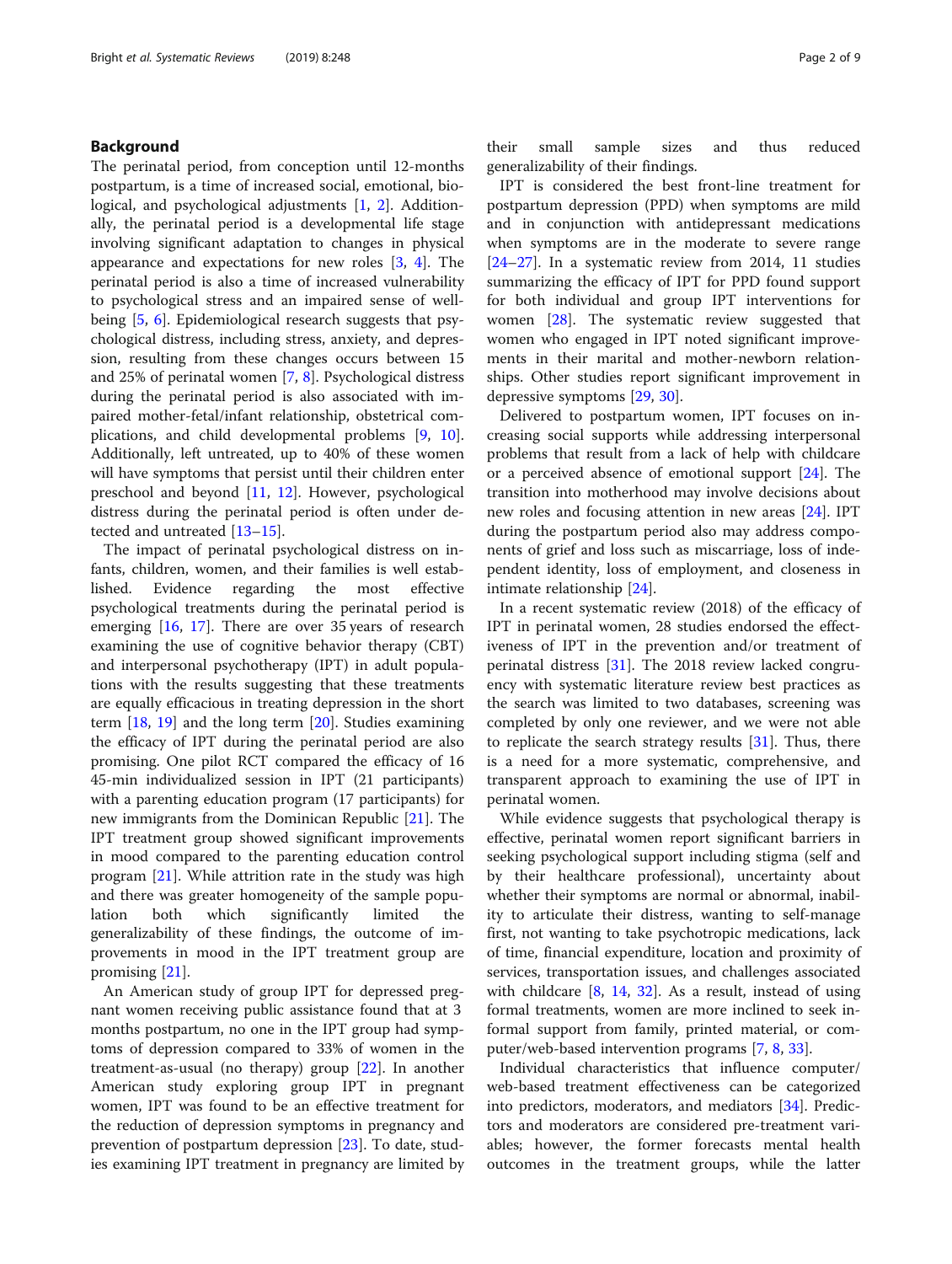identifies persons more likely to benefit from which particular treatment [\[34\]](#page-8-0). Examples of predictors of computer/web-based interventions include when the therapy is guided by a coach/therapist, being female, and obtaining low mastery scores and dysfunctional attitudes [[34](#page-8-0), [35\]](#page-8-0). Interestingly, a moderator of internet-based therapy is age, with older adults benefiting more from CBT and younger adults noting more significant improvements with IPT [[34\]](#page-8-0). For younger adults, the improvements from internet-based IPT are due to the foci of IPT; specifically, interpersonal conflicts and role transitions are particularly relevant to the stage of life for young adults [[24,](#page-8-0) [34\]](#page-8-0).

Additionally, IPT is an intervention aimed at alleviating psychological symptoms, coping with problems due to loss, change, and relationship conflict, thereby improving interpersonal functioning [\[36](#page-8-0), [37](#page-8-0)]. IPT is a therapy based on the notion that when faced with adversity, factors such as attachment needs, communication patterns, and the quality of social support networks contribute significantly to an individual's range of symptoms of psychological distress [[37](#page-8-0)]. Conceptualizations of social supports come from work on attachment theory, trust, and coping in times of adversity [[38\]](#page-8-0). These social supports play an important role in how individuals manage stress and work through the coping process [[39](#page-8-0)–[43](#page-8-0)]. IPT attempts to improve attachment security, interpersonal change, and psychological distress [[44](#page-8-0), [45\]](#page-8-0). As a result, IPT has the potential to improve individual coping and resiliency.

#### **Objectives**

The objective of this review is to evaluate the effectiveness, feasibility, and acceptability of IPT interventions to treat perinatal psychological distress and to summarize the evidence on predictors, mediators, and moderators of IPT. The questions guiding this systematic review and meta-analysis are the following:

- 1. What is the effectiveness of IPT for women during the perinatal period on the reduction of stress, anxiety, depression, quality of life, relationship satisfaction/quality, social support, and improved psychological well-being?
- 2. What are the predictors, mediators, and moderators of IPT, including timing of IPT and mode of delivery?
- 3. What is the feasibility and acceptability of IPT?

# Methods

#### Protocol and registration

The protocol for this systematic review was developed according to the Preferred Reporting Items for Systematic reviews and Meta-analyses Protocols (PRISMA-P)

[[46\]](#page-8-0) (see Additional file [1\)](#page-7-0) and has been registered with PROSPERO CRD42019114292. We will document any amendments to the protocol with a rationale and report them with the final publication.

## Eligibility criteria

The studies selected for inclusion in this systematic review will meet the following eligibility criteria which are described according to participants, study design (including publication, language, and year), intervention, and outcomes.

#### **Participants**

Perinatal women from conception to 12 months postpartum who participated in IPT intervention. For this review, women who are not pregnant or postpartum or men who engage in IPT interventions will be excluded. The rationale for this exclusion is that we are exploring the effectiveness of IPT for women during the perinatal period.

#### Study design

The review will consider studies evaluating the feasibility, acceptability, effectiveness, and/or efficacy of IPT in perinatal women. Experimental studies such as randomized controlled/clinical trials (RCTs), quasi-experimental studies, as well as single-group pre-post studies will be included in the review. In cases of duplicate publications of the same sample, we will include the publication with the largest sample size. If sample sizes are consistent, the first published study from the sample will be included. We will also include qualitative studies that explore the acceptability of the intervention. We will exclude conference papers, dissertations, reviews, and non-English publications.

## Interventions

We define IPT intervention as an intervention, which may include interpersonal therapy, or intervention, counseling, psychotherapy, therapy, or program where there was a component of IPT offered. IPT will include those interventions targeted towards women during the perinatal period. Interventions not including IPT will be excluded.

#### Comparator

We will include studies with all types of comparator groups, such as non-exposed control group or a group exposed to a different intervention.

## **Outcomes**

Primary outcome Similar to other reviews on the effectiveness of IPT for women during the perinatal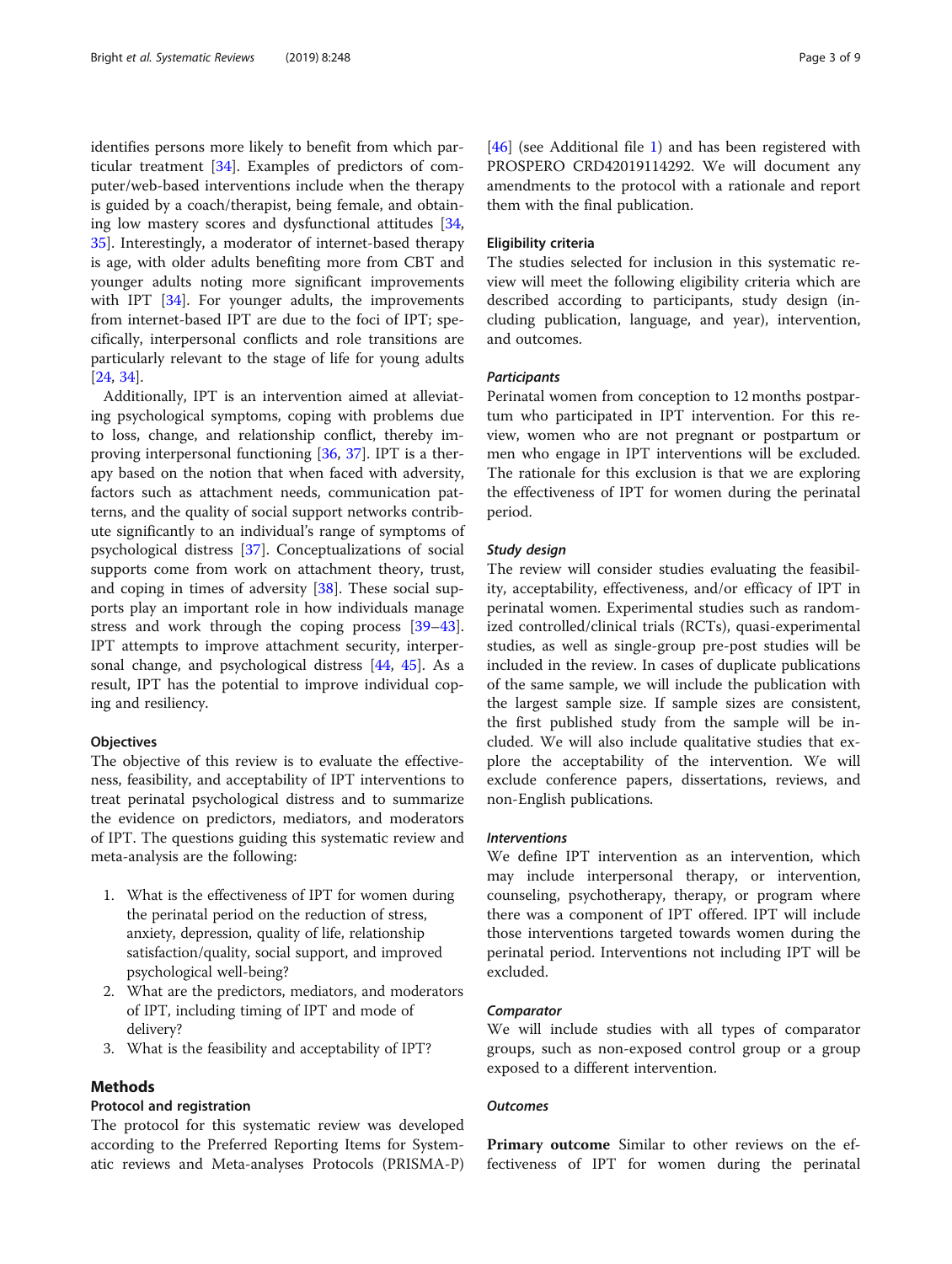period, this review will synthesize information on the effectiveness of IPT for a range of outcomes including stress, anxiety, depression, quality of life, relationship satisfaction/quality, social support, and improved psychological well-being. Effect sizes will be calculated based on within-group effect size and between-group effect size.

Secondary outcomes This review will also synthesize information on predictors, mediators, and moderators of IPT, including timing of IPT and mode of delivery. Predictors of treatment efficacy will include clinical or biological factors such as age and history of mental health concerns, whereas mediators of treatment efficacy measure changes that occur during treatment and these mediators correlate with treatment outcome. Examples of mediators of treatment may include interpersonal conflict and maladaptive communication skills. According to the theoretical framework, IPT works by virtue of improving conflict in relationships by improving communication skills [[37\]](#page-8-0). Moderators of treatment efficacy outcomes also involves clinical or biological factors, these include the presence or magnitude of a factor at baseline that influences the relative likelihood of a particular outcome occurring following treatment with one versus another agent.

Tertiary outcomes Additional outcomes of feasibility and acceptability of IPT will be synthesized. Feasibility will consider whether women find the IPT intervention as easy to complete. Acceptability will be measured by women's perceptions of the appropriateness of the content; the intervention was found to be effective in achieving the intended outcomes.

# Information sources and search strategy

MEDLINE(R) and Epub Ahead of Print, In-Process & Other Non-Indexed Citations and Daily (Ovid); EMBASE (Ovid); PsycINFO (Ovid); Cochrane Central Register of Controlled Trials (Ovid); CINAHL with Full Text (EBSCO); Social Work Abstracts (EBSCO); SocIN-DEX with Full Text (EBSCO); Academic Search Complete (EBSCO); Family & Society Studies Worldwide (EBSCO), Family Studies Abstracts (EBSCO); and Scopus databases will be searched from database inception onwards. The search strategy was developed in collaboration with an expert health sciences librarian (KAH). Keywords will be constant across databases, and subject headings will be responsive to the controlled vocabulary of each database. The MEDLINE (Ovid) search strategy is in Table [1.](#page-4-0) In addition, we will conduct citation searches in Google Scholar, search the reference lists of included studies, and ask experts to identify further studies for inclusion. No search filters or hedges will be used. Article language will be restricted to English. EndNote X8 will be used to manage the records, remove duplicates, and retrieve full-texts. Any full texts missing in Endnote will be retrieved manually. We will re-run the searches prior to the final analyses to retrieve any addition recently published articles for inclusion.

# Screening of studies

Prior to screening titles and abstracts, we will conduct training and an inter-relater calibration exercise with the review team. These two reviewers (KSB and EML), who are experts in perinatal mental health, will then independently screen the remaining studies for eligibility in two steps. The first step will consist of reviewing all studies' titles/abstracts to identify studies that meet the eligibility criteria. The second step will consist of reviewing the provisionally included studies' full-text to ensure that they meet all the inclusion criteria. Any disagreements will be resolved by a third expert reviewer (MKM). The total number of studies retrieved, reviewed, included, and excluded as well as reasons for exclusion will be reported.

# Data items and data extraction

Table [2](#page-6-0) details the data items to be extracted from the studies. These items are informed by the Template for Intervention Description and Replication (TIDieR) [[47](#page-8-0)] and Transparent Reporting of Evaluations with Nonrandomized Designs (TREND) checklists [\[48](#page-8-0)]. Extracted data will include study characteristics, participants, intervention characteristics (including length, timing, mode of delivery, and intensity), participant flow, assignment methods, recruitment methods, and retention methods. We will use a templated Microsoft Excel data extraction tool. After the team completes the inter-rater exercise with the extraction tool, one reviewer (MKM) will extract all study data with a second reviewer verifying the extracted data. Any discrepancies in extracted data will be resolved through discussion.

# Risk of bias in individual studies

Studies will be included regardless of methodological quality. The Cochrane risk of bias tool [\[49](#page-8-0)] will be used to rate selection, performance, detection, attrition, reporting, and other biases in each study as either high, unclear, or low risk of bias. For non-randomized studies of interventions, specific to cohort studies, ROBIN-1 will be used to assess bias including overall, selection of participants, type of intervention, deviation from intended intervention, outcome measurements, and reporting of results in studies as either low risk, moderate risk, serious risk, critical risk, or no risk [[50\]](#page-8-0). Two reviewers will independently assess all studies for quality, and disagreements will be resolved through a third expert if a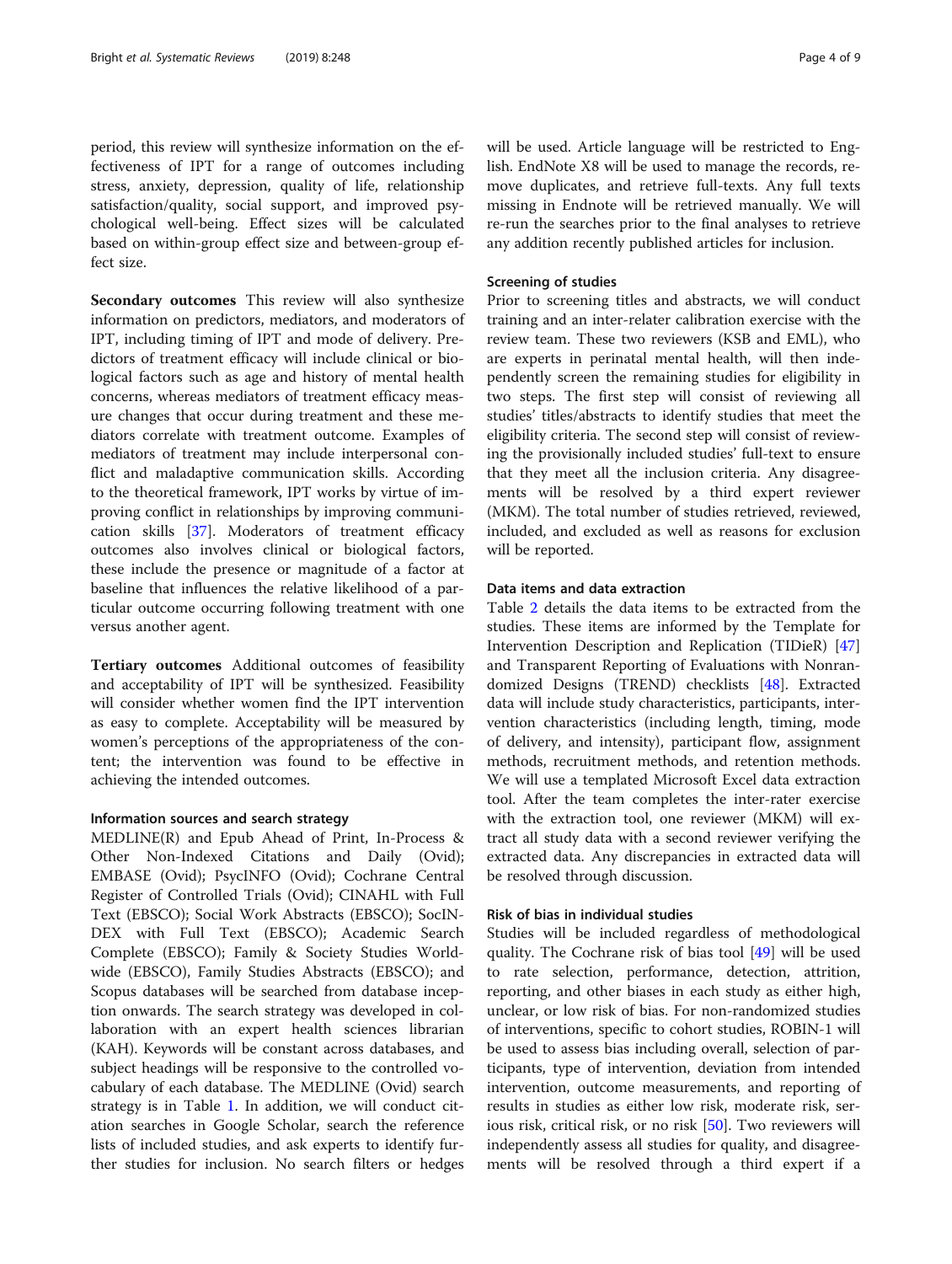# <span id="page-4-0"></span>Table 1 Search strategy

| $\#$ | Searches                                                                                                                                                     | Results       |
|------|--------------------------------------------------------------------------------------------------------------------------------------------------------------|---------------|
|      | Database(s): Ovid MEDLINE(R) and Epub Ahead of Print, In-Process & Other Non-Indexed Citations and Daily 1946 to January 28, 2019                            |               |
| -1   | exp Prenatal Care/                                                                                                                                           | 25,200        |
| 2    | exp Postnatal Care/                                                                                                                                          | 5160          |
| 3    | exp Postpartum Period/                                                                                                                                       | 61,051        |
| 4    | exp Peripartum Period/                                                                                                                                       | 932           |
| 5    | exp Pregnancy/                                                                                                                                               | 852,157       |
| 6    | (perinatal or prenatal or antenatal or peri-natal or pre-natal or ante-natal or postnatal or post-natal).tw,kf.                                              | 255,957       |
| 7    | (peripartum or peri-partum or intrapartum or intra-partum or antepartum or ante-partum or postpartum or post-partum or puerper-<br>ium or puerperal).tw,kf.  | 82,521        |
| 8    | pregnanc*.tw,kf.                                                                                                                                             | 411,047       |
| 9    | pregnant.tw,kf.                                                                                                                                              | 166,554       |
| 10   | or/1-9                                                                                                                                                       | 1,104,<br>506 |
| 11   | ((interpersonal or inter-personal) adj2 (therap* or psychotherap* or psycotherap* or psycho-therap* or counsel*)).tw,kf.                                     | 1421          |
| 12   | ipt.tw,kf.                                                                                                                                                   | 2110          |
| 13   | ipt-g.tw,kf.                                                                                                                                                 | 17            |
| 14   | $or/11-13$                                                                                                                                                   | 3068          |
| 15   | 10 and 14                                                                                                                                                    | 291           |
|      | Database(s): EMBASE 1974 to 2019 January 30                                                                                                                  |               |
| 1    | exp prenatal care/ or exp prenatal period/                                                                                                                   | 148,284       |
| 2    | exp postnatal care/                                                                                                                                          | 102,698       |
| 3    | exp puerperium/                                                                                                                                              | 56,611        |
| 4    | exp perinatal period/                                                                                                                                        | 31,406        |
| 5    | pregnancy.mp.                                                                                                                                                | 798,101       |
| 6    | exp pregnancy/                                                                                                                                               | 622,925       |
| 7    | (perinatal or prenatal or antenatal or peri-natal or pre-natal or ante-natal or postnatal or post-natal).tw,kw.                                              | 324,394       |
| 8    | (peripartum or peri-partum or intrapartum or intra-partum or antepartum or ante-partum or postpartum or post-partum or puerper-<br>ium or puerperal).tw, kw. | 98,238        |
| 9    | pregnanc*.tw,kw.                                                                                                                                             | 497,235       |
| 10   | pregnant.tw,kw.                                                                                                                                              | 214,578       |
| 11   | $or/1-10$                                                                                                                                                    | 1,138,<br>175 |
| 12   | ((interpersonal or inter-personal) adj2 (therap* or psychotherap* or psycotherap* or psycho-therap* or counsel*)).tw,kw.                                     | 1889          |
| 13   | ipt.tw,kw.                                                                                                                                                   | 2749          |
| 14   | ipt-g.tw,kw.                                                                                                                                                 | 13            |
| 15   | $or/12-14$                                                                                                                                                   | 4066          |
| 16   | 11 and 15                                                                                                                                                    | 455           |

Database(s): EBM Reviews - Cochrane Central Register of Controlled Trials December 2018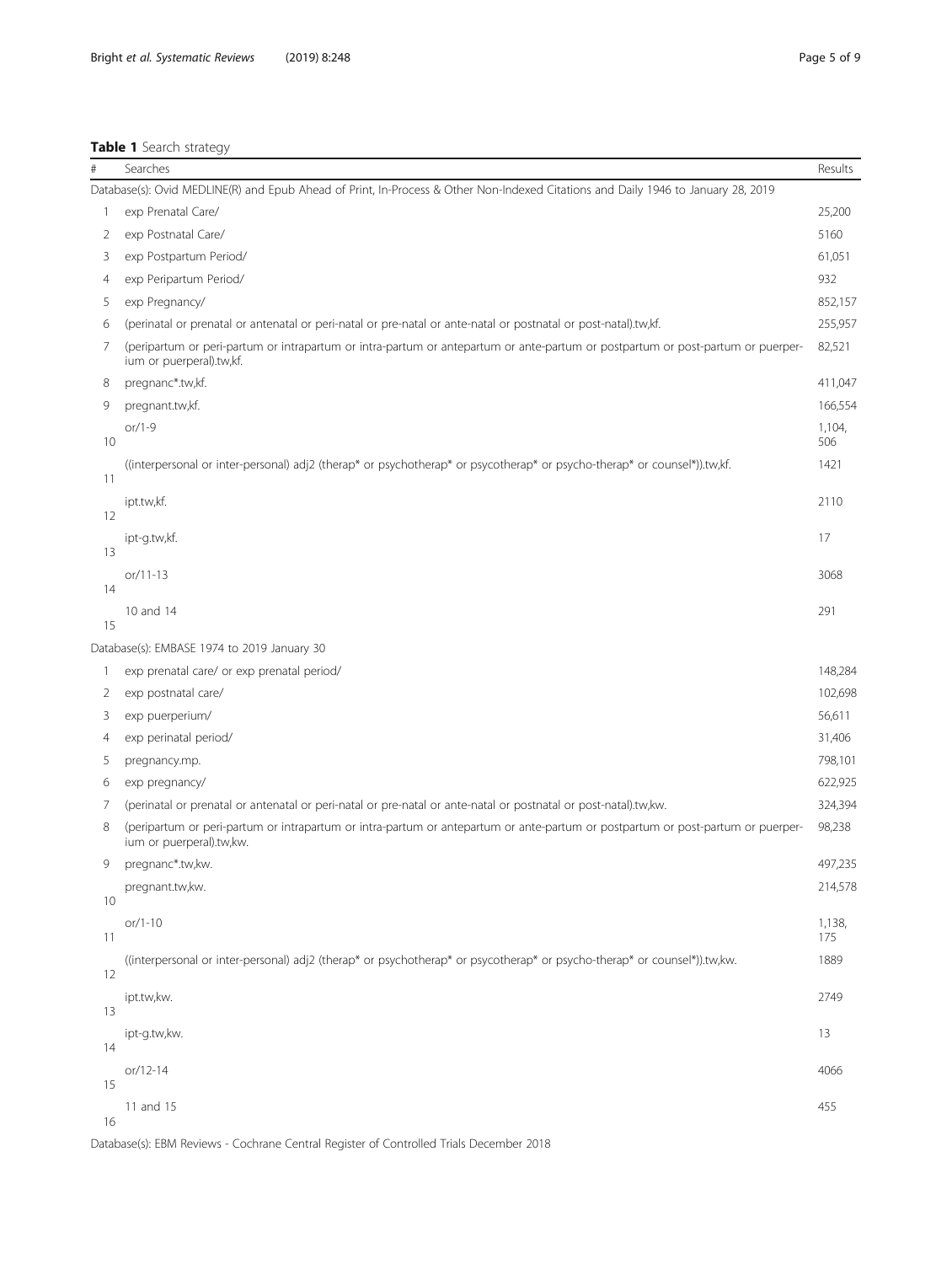| #  | Searches                                                                                                                                                    | Results        |
|----|-------------------------------------------------------------------------------------------------------------------------------------------------------------|----------------|
| 1  | 1224<br>exp Prenatal Care/                                                                                                                                  |                |
| 2  | exp Postnatal Care/<br>352                                                                                                                                  |                |
| 3  | exp Postpartum Period/                                                                                                                                      | 1388           |
| 4  | exp Peripartum Period/                                                                                                                                      | $\overline{7}$ |
| 5  | exp Pregnancy/                                                                                                                                              | 19,347         |
| 6  | (perinatal or prenatal or antenatal or peri-natal or pre-natal or ante-natal or postnatal or post-natal).tw,kw.                                             | 10,453         |
| 7  | (peripartum or peri-partum or intrapartum or intra-partum or antepartum or ante-partum or postpartum or post-partum or puerper-<br>ium or puerperal).tw,kw. | 7654           |
| 8  | pregnanc*.tw,kw.                                                                                                                                            | 26,562         |
| 9  | pregnant.tw,kw.                                                                                                                                             | 11,671         |
| 10 | or/1-9                                                                                                                                                      | 45,654         |
| 11 | ((interpersonal or inter-personal) adj2 (therap* or psychotherap* or psycotherap* or psycho-therap* or counsel*)).tw,kw.                                    | 726            |
| 12 | ipt.tw,kw.                                                                                                                                                  | 548            |
| 13 | ipt-g.tw,kw.                                                                                                                                                | 8              |
| 14 | $or/11-13$                                                                                                                                                  | 970            |
| 15 | 10 and 14                                                                                                                                                   | 115            |
|    | Database(s): PsycINFO 1806 to January Week 4 2019                                                                                                           |                |
| 1  | exp PRENATAL CARE/                                                                                                                                          | 1933           |
| 2  | exp POSTNATAL PERIOD/                                                                                                                                       | 4204           |
| 3  | (perinatal or prenatal or antenatal or peri-natal or pre-natal or ante-natal or postnatal or post-natal).tw,id.                                             | 43,526         |
| 4  | (peripartum or peri-partum or intrapartum or intra-partum or antepartum or ante-partum or postpartum or post-partum or puerper-<br>ium or puerperal).tw,id. | 12,895         |
| 5  | pregnanc*.tw,id.                                                                                                                                            | 37,518         |
| 6  | pregnant.tw,id.                                                                                                                                             | 17,640         |
| 7  | or/1-6                                                                                                                                                      | 80,027         |
| 8  | exp Interpersonal Psychotherapy/                                                                                                                            | 1283           |
| 9  | ((interpersonal or inter-personal) adj2 (therap* or psychotherap* or psycotherap* or psycho-therap* or counsel*)).tw,id.                                    | 3014           |
| 10 | ipt.tw,id.                                                                                                                                                  | 1094           |
| 11 | ipt-g.tw,id.                                                                                                                                                | 24             |
| 12 | $or/8-11$                                                                                                                                                   | 3536           |
| 13 | 7 and 12                                                                                                                                                    | 156            |

disagreement cannot be solved among the two initial reviewers.

# Data synthesis

Synthesis of the data will be conducted according to the Cochrane guidance [[51](#page-8-0)]. Should the data permit, a metaanalysis will be conducted using Comprehensive Meta-Analysis (CMA) software, version 3.0. Additionally, should data permit, a meta-synthesis will be conducted on the qualitative studies.

Recruitment and retention will be calculated as a proportional effect size with confidence intervals reported based on a 95% criterion. These proportions will be computed first as a proportional effect size and then transformed into logit units using CMA, which allows for more variability in the data than the bound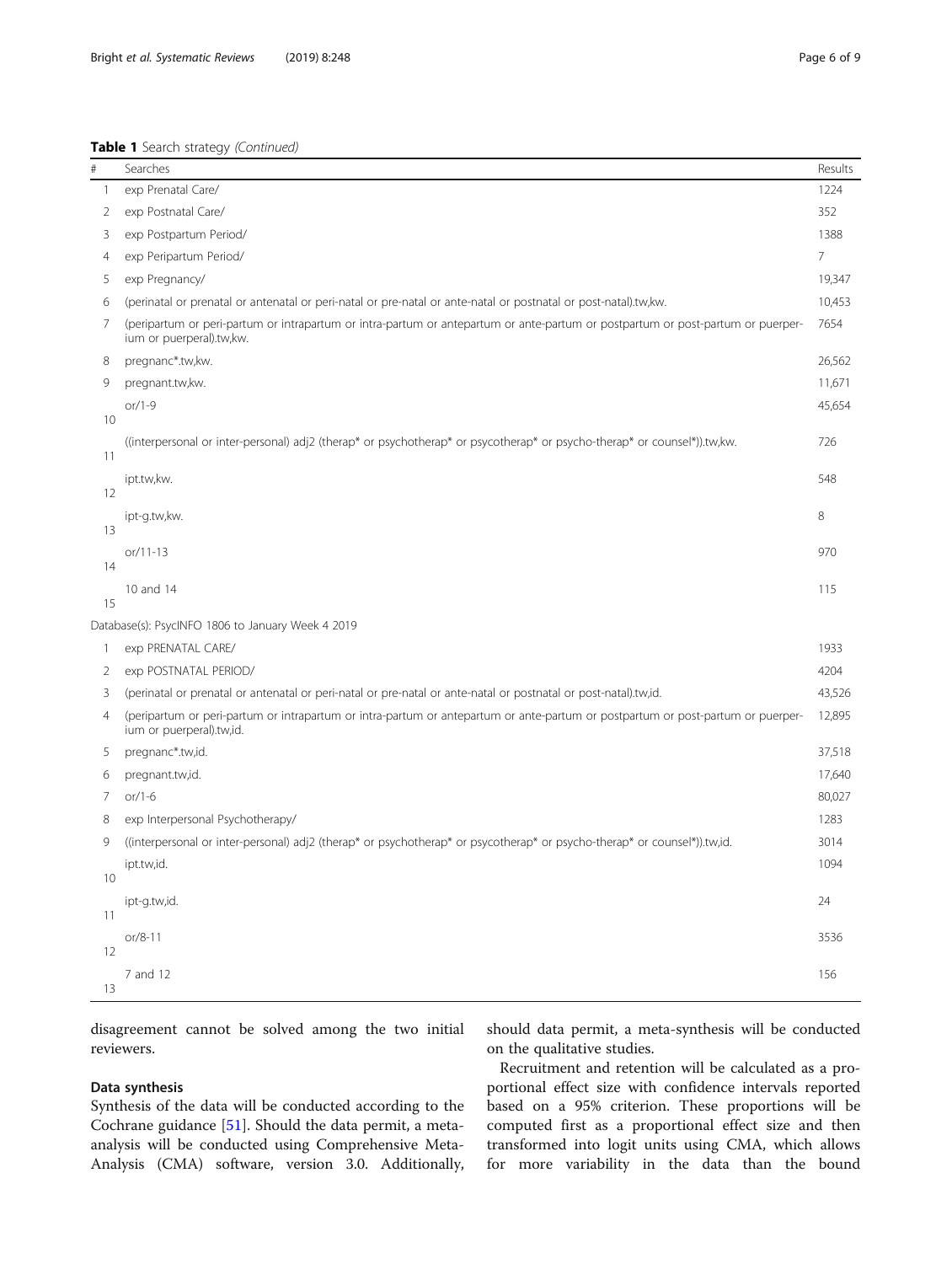<span id="page-6-0"></span>

| Table 2 Data extraction categories for eligible studies |  |  |
|---------------------------------------------------------|--|--|
|                                                         |  |  |

| Category                        | Data extracted                                                                                                                               |  |
|---------------------------------|----------------------------------------------------------------------------------------------------------------------------------------------|--|
| Study<br>characteristics        | First author, year, and country                                                                                                              |  |
| Participant                     | Eligibility criteria (including different levels in<br>recruitment/sampling plan), demographics, and<br>data collection setting              |  |
| Intervention<br>characteristics | Content, delivery method, unit of delivery, deliverer,<br>setting, exposure quantity and duration, and time<br>span                          |  |
| Assignment                      | Unit of assignment                                                                                                                           |  |
| method                          | Method used to assign units to study conditions,<br>including details of any restriction                                                     |  |
|                                 | Inclusion of aspects employed to help minimize<br>potential bias comparison condition induced due<br>to nonrandomization                     |  |
| Participant flow                | Flow of participants: enrollment, assignment,<br>allocation and intervention exposure, baseline and<br>outcome measures, and follow-up       |  |
| Recruitment                     | Method of recruitment, sampling method, and<br>recruitment setting                                                                           |  |
| Retention                       | Method to increase compliance or adherence                                                                                                   |  |
| Outcomes                        | Stress, anxiety, depression, quality of life,<br>relationship satisfaction/quality, social support, and<br>improved psychological well-being |  |

proportional effect sizes [\[52](#page-8-0), [53](#page-8-0)]. Recruitment rates will be calculated using previously described approaches [[54](#page-8-0)–[56](#page-8-0)] that calculate a rate based on the number of participants who started participation at each recruitment site divided by the total recruitment period (defined as the time in months between the start and completion of recruitment). We will calculate retention based on a previously described strategy [[57](#page-8-0)], in which the number of participants (perinatal women) retained in perinatal IPT research until the time point of primary assessment outcome was collected is compared to the total number of participants enrolled. To calculate attrition rates, we will calculate the number of perinatal women lost during follow-up out of duration between follow-up time points. Feasibility will also consider whether women find the IPT intervention as easy to complete. Acceptability will be measured by women's perceptions of the appropriateness of the content, found the intervention effective in achieving the intended outcomes.

We will also conduct a sensitivity analysis by sequentially removing one study at a time and reanalyzing the dataset to determine the impact of any given single study. In conjunction with the quality analysis previously mentioned, this procedure allows for the inclusion of methodologically flawed studies if they meet this criterion. Provided that there is enough information, we will also carry out meta-regression using logit units to explore potential modifiers of recruitment and retention

rates, such as (a) study characteristics, (b) recruitment methods, (c) retention methods, (d) maternal and family characteristics, and (e) intervention characteristics. In the case that the included studies are too heterogeneous for meta-analysis, we will aggregate findings using narra-tive synthesis [[58\]](#page-8-0).

#### Missing data

Authors of studies will be contacted to obtain missing data.

# Assessment of heterogeneity

Heterogeneity of the studies' recruitment and retention proportions will be assessed by the non-parametric Cochrane Q test, which assesses variance between studies and study populations. The  $I^2$  index will be calculated to evaluate the proportion of heterogeneity between studies. If heterogeneity is present, random-effect models (as opposed to fixed-effect models) will be used as they are a more appropriate computational approach under conditions of heterogeneity given they are less likely to reject the null hypothesis. Further, randomeffect models are more robust to large variations in sample sizes [[59\]](#page-8-0).

# Subgroup analysis

Data permitting, subgroup analysis will be carried out considering participant characteristics (such as stage in pregnancy/postpartum, maternal age, previous children, previous losses) and intervention characteristics (when it was delivered, mode of delivery, dose, frequency, and duration).

#### Meta-analysis of bias

Publication bias and selection of variables in publications will be assessed through visual inspection of a funnel plot as well as statistical tests (e.g., Egger's regression intercept, Begg and Mazumdar's rank correlation, and Orwin's fail-safe  $N$  [\[60](#page-8-0)–[62\]](#page-8-0).

# **Discussion**

Findings from this review will inform future development and implementation of IPT intervention research for perinatal women. Identifying key factors of successful IPT interventions will enable the design and adaptation of IPT interventions to increase the likelihood of perinatal women engaging in and benefiting from IPT interventions during the perinatal period. Researchers will be able to use this review to inform future research that addresses current evidence gaps of IPT interventions for women during pregnancy and 1 year postpartum. This review will also identify key mediators and moderators of IPT interventions to enhance design, implementation, and uptake of IPT.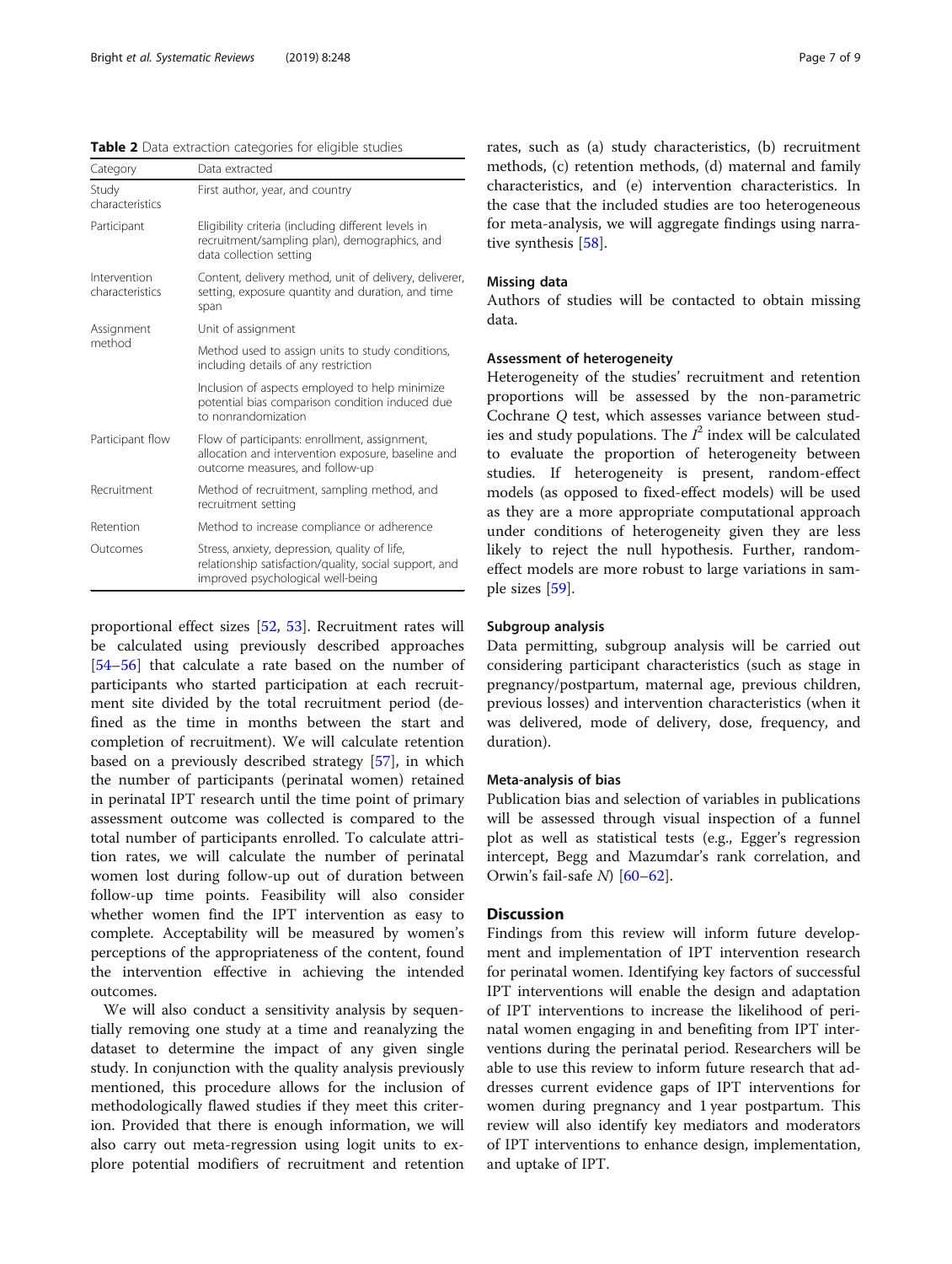<span id="page-7-0"></span>Limitations to the review may include limited data that could impede the ability to run meta-analyses on all potential sub-groups of participant and study characteristics. Additionally, there may be limited descriptions of recruitment and retention strategies as well as timing of the intervention in the articles under review. Further limitations are related to the inclusion/exclusion criteria of reviewing only English language articles, which may reduce generalizability to non-English-speaking populations. Similarly, the inclusion of only peer-reviewed literature excludes government reports, dissertations, conference papers, and reviews thereby potentially limiting grass-roots or community-based recruitment and retention strategies that may be used to target smaller or marginalized groups of perinatal women.

#### Supplementary information

Supplementary information accompanies this paper at [https://doi.org/10.](https://doi.org/10.1186/s13643-019-1158-6) [1186/s13643-019-1158-6.](https://doi.org/10.1186/s13643-019-1158-6)

Additional file 1: PRISMA-P 2015 Checklist.

#### Abbreviations

PRISMA-P: Preferred Reporting Items for Systematic reviews and Metaanalyses Protocols; TIDieR: Template for Intervention Description and Replication; TREND: Transparent Reporting of Evaluations with Nonrandomized Designs

#### Acknowledgements

The authors are grateful for the support of the University of Calgary, Faculty of Nursing, and the Alberta Children's Hospital Research Institute.

#### Authors' contributions

KSB and DK conceived the review. All authors designed the protocol. AK and KSB conducted the preliminary searches. All authors reviewed the manuscript, read, and approved the final manuscript. DK is the guarantor of the review.

#### Funding

KSB is supported by the Graduate Studentship Award from the ACHRI and Faculty of Nursing, University of Calgary. EML is supported by the Eyes High Doctoral Scholarship, University of Calgary.

#### Availability of data and materials

The datasets created and analyzed during this review will be available from the corresponding author upon reasonable request. We will also deposit our datasets in an open access repository, Open Science Framework ([https://osf.](https://osf.io/) [io/\)](https://osf.io/), developed and maintained by the Centre for Open Science.

#### Ethics approval and consent to participate

Not applicable

#### Consent for publication

Not applicable

#### Competing interests

The authors declare that they have no competing interests.

#### Author details

<sup>1</sup> Faculty of Nursing, University of Calgary, PF2226, 2500 University Drive NW, Calgary, Alberta T2N 1N4, Canada. <sup>2</sup>Alberta Children's Hospital Research Institute (ACHRI), Calgary, Alberta, Canada. <sup>3</sup>Alberta Health Services, Southport Atrium #2237, 10101 Southport Road, S.W., Calgary, Alberta, Canada. <sup>4</sup> Psychiatry/Psychological & Brain Sciences, University of Iowa, 1-293 MEB, W311 Seashore Hall, Iowa City, IA 55241-1407, USA. <sup>5</sup>Libraries and

Cultural Resources, University of Calgary, 2500 University Dr. N.W., Calgary, Alberta T2N 1N4, Canada.

### Received: 23 May 2019 Accepted: 13 September 2019 Published online: 29 October 2019

#### References

- 1. Huizink A, Menting B, De Moor M, Verhage M, Kunseler F, Schuengel C, et al. From prenatal anxiety to parenting stress: a longitudinal study. Arch Womens Ment Health. 2017;20(5):663–72.
- 2. Ashford MT, Olander EK, Ayers S. Computer-or web-based interventions for perinatal mental health: a systematic review. J Affect Disord. 2016;197:134–46.
- 3. Göbel A, Stuhrmann LY, Harder S, Schulte-Markwort M, Mudra S. The association between maternal-fetal bonding and prenatal anxiety: an explanatory analysis and systematic review. J Affect Disord. 2018;239:313–27.
- 4. Smith MV, Shao L, Howell H, Lin H, Yonkers KA. Perinatal depression and birth outcomes in a Healthy Start project. Matern Child Health J. 2011;15(3):401–9.
- 5. Biaggi A, Conroy S, Pawlby S, Pariante CM. Identifying the women at risk of antenatal anxiety and depression: a systematic review. J Affect Disord. 2016; 191:62–77.
- 6. Tomfohr LM, Buliga E, Letourneau NL, Campbell TS, Giesbrecht GF. Trajectories of sleep quality and associations with mood during the perinatal period. Sleep. 2015;38(8):1237–45.
- 7. Kingston D, Austin M-P, Hegadoren K, McDonald S, Lasiuk G, McDonald S, et al. Study protocol for a randomized, controlled, superiority trial comparing the clinical and cost-effectiveness of integrated online mental health assessment-referral-care in pregnancy to usual prenatal care on prenatal and postnatal mental health and infant health and development: the Integrated Maternal Psychosocial Assessment to Care Trial (IMPACT). Trials. 2014;15(1):72.
- 8. Loughnan SA, Newby JM, Haskelberg H, Mahoney A, Kladnitski N, Smith J, et al. Internet-based cognitive behavioural therapy (iCBT) for perinatal anxiety and depression versus treatment as usual: study protocol for two randomised controlled trials. Trials. 2018;19(1):56.
- 9. Stein A, Pearson RM, Goodman SH, Rapa E, Rahman A, McCallum M, et al. Effects of perinatal mental disorders on the fetus and child. Lancet. 2014; 384(9956):1800–19.
- 10. Glasheen C, Richardson GA, Fabio A. A systematic review of the effects of postnatal maternal anxiety on children. Arch Womens Ment Health. 2010; 13(1):61–74.
- 11. Horwitz SM, Briggs-Gowan MJ, Storfer-Isser A, Carter AS. Persistence of maternal depressive symptoms throughout the early years of childhood. J Women's Health (Larchmt). 2009;18(5):637–45.
- 12. Giallo R, Bahreinian S, Brown S, Cooklin A, Kingston D, Kozyrskyj A. Maternal depressive symptoms across early childhood and asthma in school children: findings from a longitudinal Australian population based study. PLoS One. 2015;10(3):e0121459.
- 13. Austin M-P, Kingston D. Psychosocial assessment and depression screening in the perinatal period: benefits, challenges and implementation. In: Joint care of parents and infants in perinatal psychiatry: Cham: Springer; 2016. p. 167–95.
- 14. Woolhouse H, Brown S, Krastev A, Perlen S, Gunn J. Seeking help for anxiety and depression after childbirth: results of the Maternal Health Study. ArchWomens Ment Health. 2009;12(2):75–83.
- 15. Austin MP, Frilingos M, Lumley J, Hadzi-Pavlovic D, Roncolato W, Acland S, et al. Brief antenatal cognitive behaviour therapy group intervention for the prevention of postnatal depression and anxiety: a randomised controlled trial. J Affect Disord. 2008;105(1–3):35–44.
- 16. Dennis CL, Hodnett ED. Psychosocial and psychological interventions for treating postpartum depression. Cochrane Database Syst Rev. 2007;(4).
- 17. Dimidjian S, Goodman SH. Preferences and attitudes toward approaches to depression relapse/recurrence prevention among pregnant women. Behav Res Ther. 2014;54:7–11.
- 18. Donker T, Bennett K, Bennett A, Mackinnon A, van Straten A, Cuijpers P, et al. Internet-delivered interpersonal psychotherapy versus internetdelivered cognitive behavioral therapy for adults with depressive symptoms: randomized controlled noninferiority trial. J Med Internet Res. 2013;15(5):e82.
- 19. Westen D, Morrison K. A multidimensional meta-analysis of treatments for depression, panic, and generalized anxiety disorder: an empirical